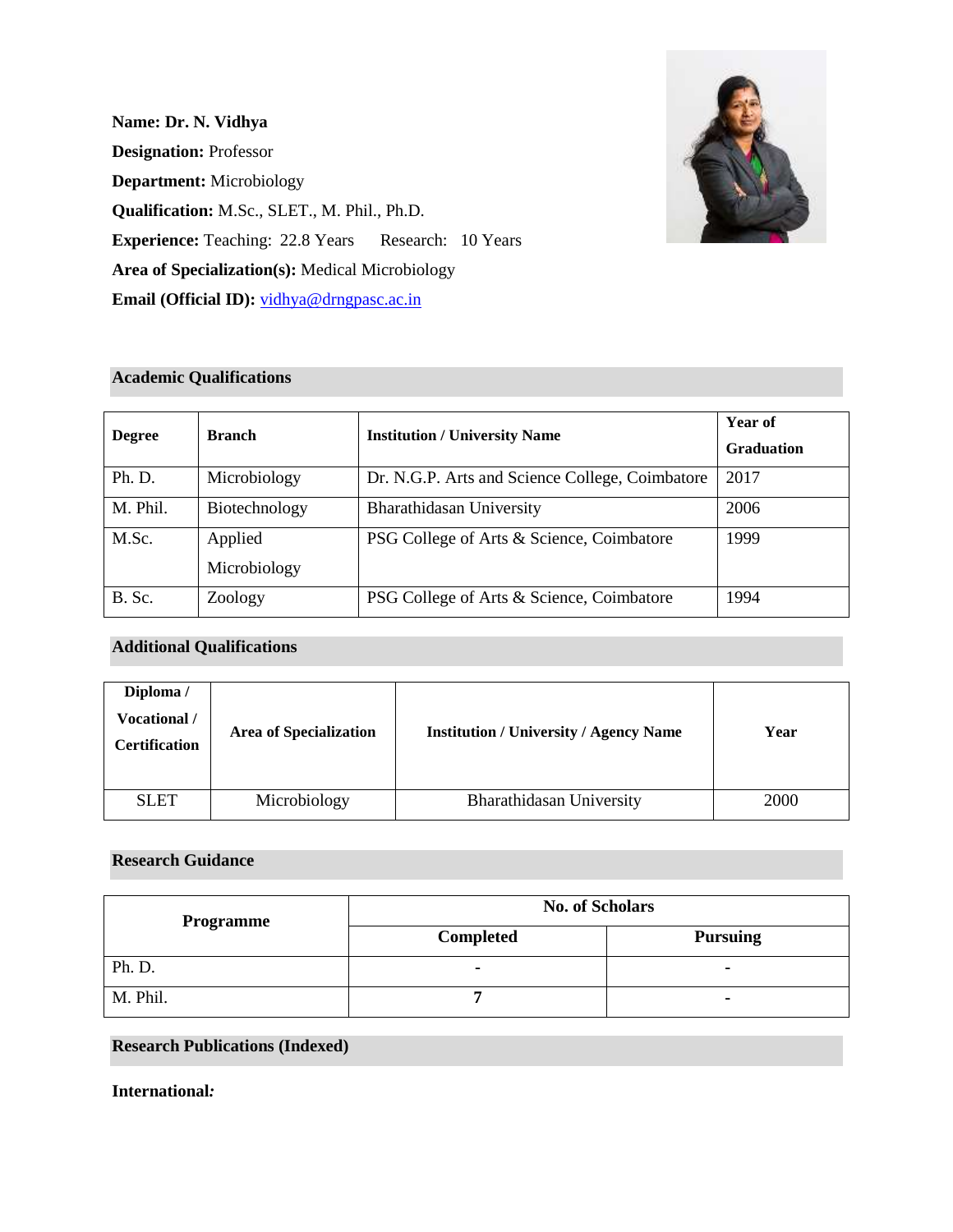- Sowmiya P., Dr.Vidhya N., Rojamathi K., Balaram P.K., Revathi Satheesh E., TANNASE ENZYME EXTRACTION FROM ASPERGILLUS NIGER UNDER SOLID STATE FERMENTATION USING LEAVES AS THE SUBSTRATE AND THEIR APPLICATION ON ANTIBACTERIAL ACTIVITIES. International Journal of Creative Research Thoughts (IJCRT), Vol 9 issue 5, pp. 312 – 322, 2021(Google scholar)
- Balaram P.K., Dr.Vidhya N., Rojamathi K., Revathi Satheesh E., Sowmiya P., Sabarish T., Mahalingam P. ANTIBACTERIAL AND PHYTOCHEMICAL ANALYSIS OF CUMINUM CYMINUM(CUMIN) AND ILLICIUM VERUM (STAR ANISE) AGAINST CLINICAL PATHOGENS. World Journal of Pharmaceutical Research, Vol 10 issue 6, pp. 938 – 947, 2021(Google scholar/ Index Copernicus/Scopus)
- Rojamathi K., Dr.Vidhya N., Balaram P.K., Revathi Satheesh E., Sowmiya P., Sabarish T., Mahalingam P. ANTIMICROBIAL AND PHYTOCHEMICAL ANALYSIS OF CINNAMOMUM ZEYLANICUM AND ARTEMISIA ABSINTHIUM AGAINST FOOD BORNE MICROBES. World Journal of Pharmaceutical Research, Vol 10 issue 6, pp. 1133 – 1142, 2021(Google scholar/ Index Copernicus/Scopus)
- Revathi Satheesh E., Dr.Vidhya N., Balaram P.K., Rojamathi K., ISOLATION AND CHARACTERIZATION OF LACTOBACILLUS spp. FROM CURD AND ITS APPLICATION IN FOOD INDUSTRY. International Journal of Creative Research Thoughts (IJCRT), Vol 9 issue 5, pp.  $196 - 1102$ ,  $2021$ (Google scholar)
- Ponnusamykonar Poovendran, Natarajan Vidhya and Sevanan Murugan, ANTIMICROBIAL SUSCEPTIBILITY PATTERN OF ESBL AND NON ESBL PRODUCING UROPATHOGENIC *ESCHERICHIA COLI* (UPEC) AND THEIR CORRELATION WITH BIOFILM FORMATION. International Journal of Microbiological Research, Vol 4 issue 1, pp. 56 – 63,2013
- Vidhya Natarajan and Sudha Sivasubramanian Singaram, PREVALENCE OF BLATEM GENE IN UROPATHOGENIC *ESCHERICHIA COLI* ISOLATED FROM TERTIARY CARE HOSPITALS IN COIMBATORE, SOUTH INDIA, International Journal of Pharmacy and Pharmaceutical Sciences. 2013. Vol 5 issue 3, pp. 194 – 197,2013 (Indexed in Google scholar/ Index Copernicus)
- Poovendran Ponnusamy, Vidhya Natarajan and Murugan Sevanan, IN VITRO BIOFILM FORMATION BY UROPATHOGENIC *ESCHERICHIA COLI* AND THEIR ANTIMICROBIAL SUSCEPTIBILITY PATTERN, Asian Pacific Journal of Tropical Medicine, pp. 210 – 213, 2012
- P Poovendran, N Vidhya and S Murugan. ANTIMICROBIAL ACTIVITY OF *MIRABILIS JALAPA* AND *DICHROTACHYS CINEREA AGAINST BIOFILM AND EXTENDED SPECTRUM OF BETA LACTAMASE* (ESBL) PRODUCING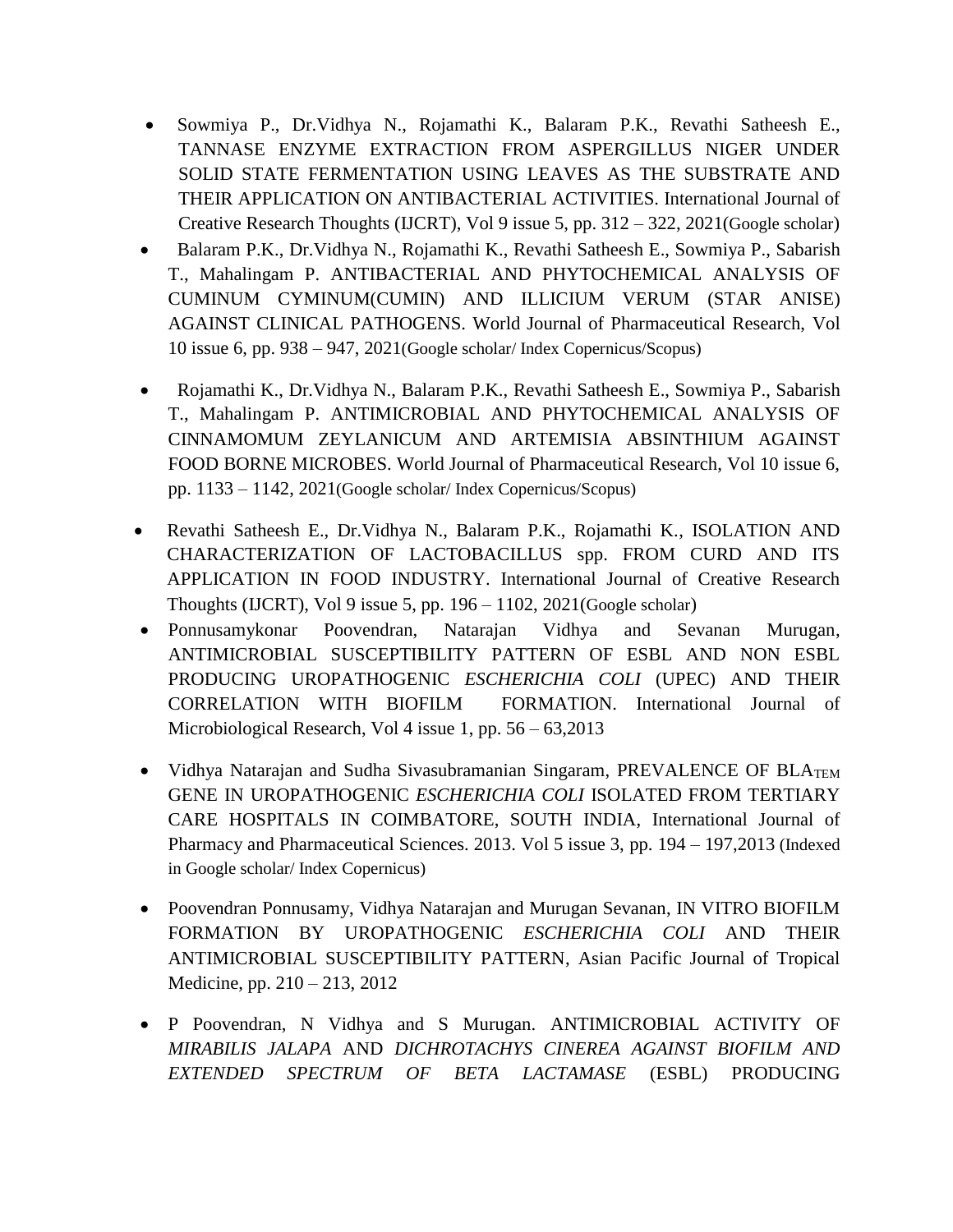UROPATHOGENIC *ESCHERICHIA COLI,* African Journal of Microbiology Research. Vol 5 issue 22, pp. 3620 – 3623,2011

• P Poovendran, N Vidhya and S Murugan. ANTIMICROBIAL ACTIVITY OF *COCCINIA GRANDIS* AGAINST BIOFILM AND ESBL PRODUCING UROPATHOGENIC *ESCHERICHIA COLI,* Global Journal of Pharmacology, Vol 5 issue 1, page No.  $23 - 26$ , 2011 (Index Copernicus)

# *National:*

- Vidhya Natarajan and Sudha Sivasubramanian Singaram, PREVALENCE OF BLASHV GENE IN UROPATHOGENIC *ESCHERICHIA COLI* ISOLATED FROM TERTIARY CARE HOSPITALS IN COIMBATORE, SOUTH INDIA, Scrutiny International Research Journal of Microbiology and Bio Technology (SIRJ - MBT), Vol 2 Issue 1, pp.  $19 - 24, 2015$
- N. Vidhya & S. S. Sudha, PREVALENCE OF BLA CTX M EXTENDED SPECTRUM BETA LACTAMASE GENE IN UROPATHOGENIC *ESCHERICHIA COLI,* World Journal of Pharmacy and Pharmaceutical Sciences, Vol., 2, issue 6, pp. 6548 – 6558, 2013 (Google scholar/Index Copernicus/Scopus)
- Sathya Jagadeesan, Vidhya Natarajan, Rajitha E Vijayan and Sudha Sivasubramanian Singaram. ANTIBACTERIAL ACTIVITY OF SELECTED PLANT EXTRACTS AGAINST URINARY TRACT INFECTION CAUSING ORGANISMS, Journal of Microbiology and Biotechnology Research, Vol. 3, Issue. 3, pp.  $1 - 5$ . 2013 (Google scholar/ Index Copernicus/Scopus)
- Divya T. Raj, Prabhu N, Yamuna Gowri K, Vidhya N and Jasmine MK. ALLERGIC ECTOPIC CONTACT DERMATITIS WITH HENNA TATTOOS. Archives of Applied Science Research. Vol 2 issue 1, page No. 187 – 190, 2010 (Scholars Research)
- Vidhya N and Angel Jenefa B. A PRELIMINARY ANALYSIS ON THE GROWTH OF *PLEUROTUS ROSEUS* USING COCONUT WATER AS MEDIUM FOR CULTIVATION. Trends in Biotech. pp. 40 – 41, 2010
- Vidhya N and Angel Jenefa B. A PRELIMINARY ANALYSIS ON ANTIOXIDANT ACTIVITY OF *PLEUROTUS ROSEUS* USING COCONUT WATER AS MEDIUM FOR CULTIVATION, Indian Journal of Applied Microbiology ,Vol 11, issue 1, pp. 38 – 41, 2010 (Index Copernicus)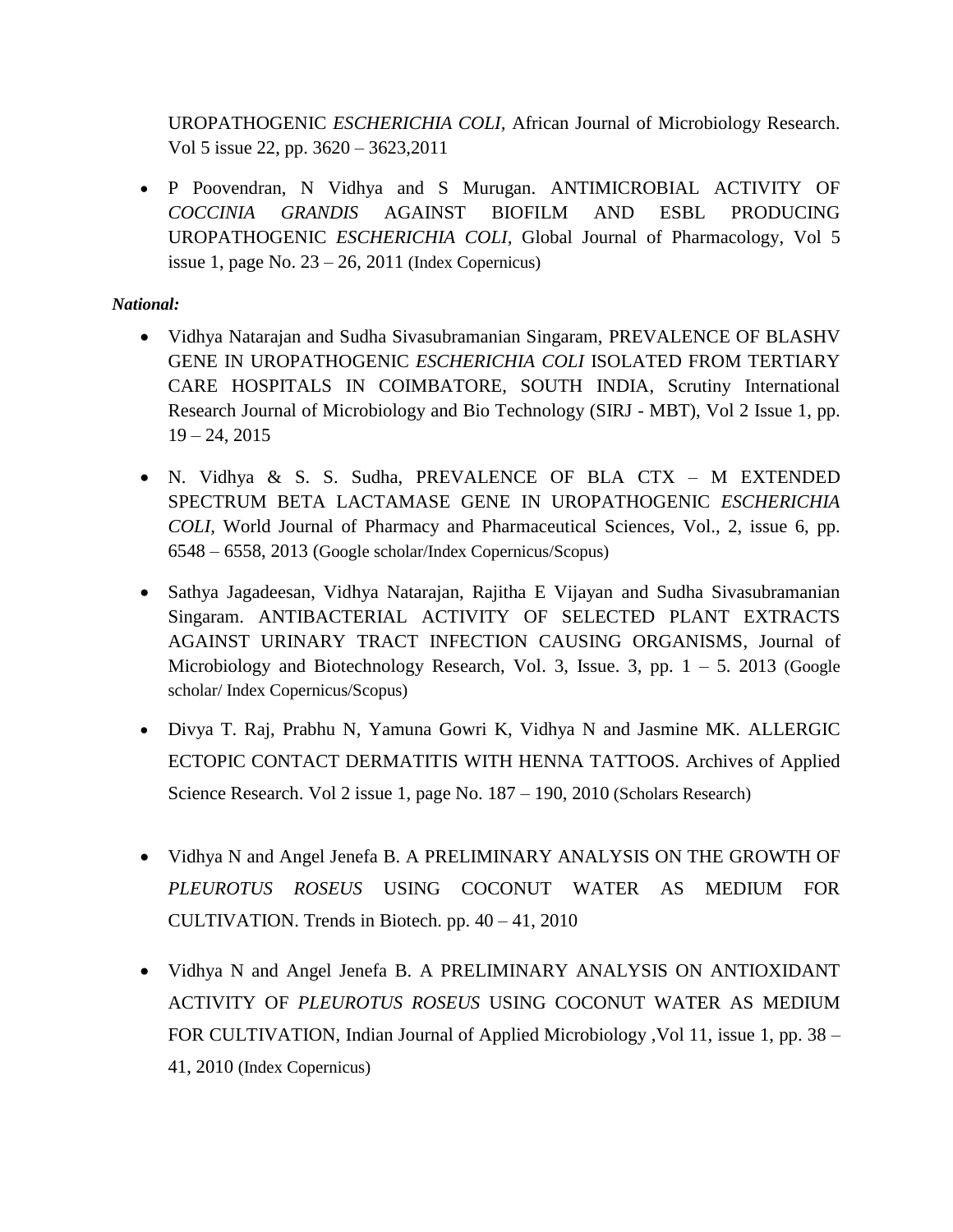• Murugan S, Anand R, Uma Devi P, Vidhya N and Rajesh K A. EFFICACY OF *EUPHORBIA MILLI* AND *EUPHORBIA PULCHERRIMA* ON AFLATOXIN PRODUCING FUNGI (*ASPERGILLUS FLAVUS* AND *ASPERGILLUS PARASITICUS*). African Journal of Biotechnology, Vol. 6, issue 6, Page No. 718 – 719, 2007 (Google scholar)

#### **Presentations in Conference**

- ANTIMICROBIAL AND TOXICITY STUDY OF HERBS ON HUMAN PATHOGENS, National Conference at CME National Seminar on Advances in Basic and Clinical immunology, Department of Zoology, Bharathiar University, Coimbatore, 15-Sep 15 & 16 – Sep - 15.
- PREVALANCE OF BLATEM GENE IN UROPATHOGENIC *E.COLI* ISOLATED FROM TERTIARY CARE HOSPITALS IN AND AROUND COIMBATORE, TAMILNADU. National Conference at PSG College of Arts and Science, Coimbatore on 29-Nov 13.
- EVALUATION OF IN *VITRO* EFFICACY OF *CAESALPINIA SAPPAN* LINN. AGAINST ACUTE LYMPHOBLASTIC LEUKEMIA, National Level Seminar on Foodborne pathogenesis and its bio-control, Dr.G.R.Damodaran College of Science, Coimbatore on 10-Jan 19 &11- Jan-19.

### **Participation in Seminars**

- TRANSGENESIS, Avinasilingam University, Coimbatore, 12- Feb- 01.
- BASICS IN BIOINFORMATICS, Dr. G.R Damodaran College of Science, Coimbatore 21- July -01.
- RECENT TRENDS IN BIOTECHNOLOGY, Sengunthar Arts and Science College, 23-Jan-03 & 24 -Jan -03.
- EMERGING TRENDS IN INDUSTRIAL BIOTECHNOLOGY, Vivekanandha College of Engineering for Women, Thiruchengode, 14- Feb-05& 15- Feb- 05.

#### **Participation in Workshop**

• INTERDISCIPLINARY APPROACH OF RESEARCH IN LIFE SCIENCES, on Department of Zoology, PSGR Krishnammal College for Women, Coimbatore. 19-Dec-14 & 20-Dec- 14.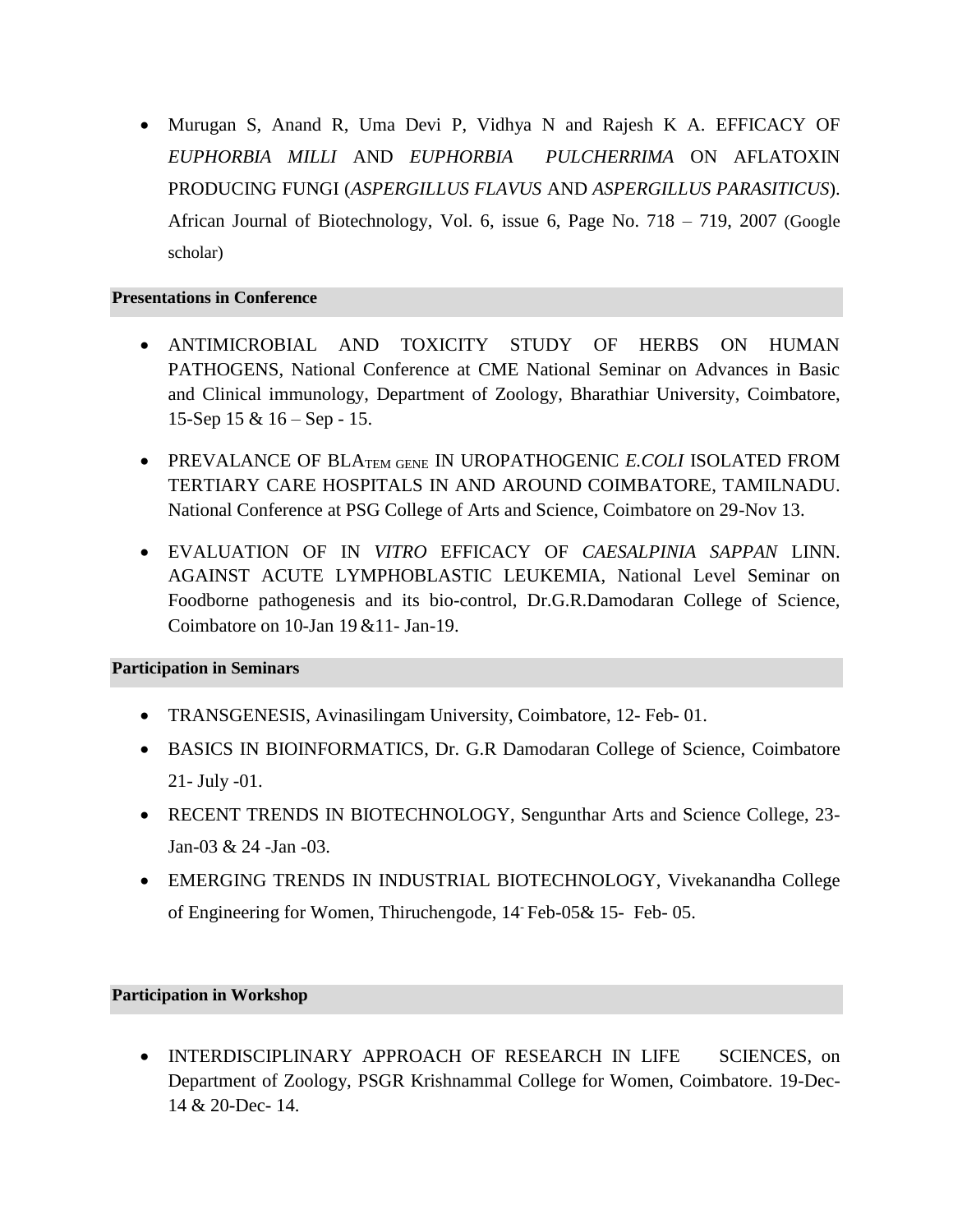- CURRICULUM DEVELOPMENT IN WOMEN STUDIES, , at Dr. G. R. Damodaran College of Education, Coimbatore. on 10-Dec-14 & 11- Dec-14.
- PROSPECTS AND CHALLENGES IN ALGAL STUDIES, Department of Botany, Catholicate College, Pathanamthitta, Kerala, 5-Oct-18 & 6- Oct-18.

#### **Participation in Faculty Development Programme**

- QUALITY INITIATIVES IN HIGHER EDUCATION, Dr. N.G.P. Arts and Science College, Coimbatore, 3- Dec-18 to 9 -Dec-18.
- TEAM BUILDING. ICT Academy, Hindusthan College of Arts and Science, Coimbatore, 13-Aug-18 & 14- Aug- 18.
- NLP TECHNIQUES FOR GEN Z STUDENTS, Dr. N.G.P. Institute of Technology, Coimbatore, 21- Apr - 22.

#### **Conference / Seminar / Workshop Organized**

- *Organizing Secretary, One day workshop on techniques in Microbiology for School teachers, Dr. N.G.P. Arts and Science College, Coimbatore,* 1- Nov- 06.
- *Organizing Secretary, One day workshop on Biodiversity-Nurture Nature for our future, on for school teacher guides in association with Tamil Nadu Science Forum and Department of Science and Technology, Dr. N.G.P. Arts and Science College, Coimbatore, 9*- Aug-07.
- *Organizing Committee member, International seminar on Perspectives of Nanotechnology in Medical Applications, Department of Microbiology, Dr. N.G.P. Arts and Science College, Coimbatore,* 27- Nov- 21.

### **Invited Speaker / Session Chair- Conference / Seminar / Workshop**

- Judge, Quiz, Dr N.G.P College of Education,08-Dec-2015.
- Invited Speaker, Prospectives of Pharmaceutical Microbiology, RVS College of Arts and Science College,Sulur, 09-Jan-2020.
- Invited Speaker, Microbes for human welfare, Department of Clinical Lab Technology Dr N.G.P. Arts and Science College, 01-Feb-2020.